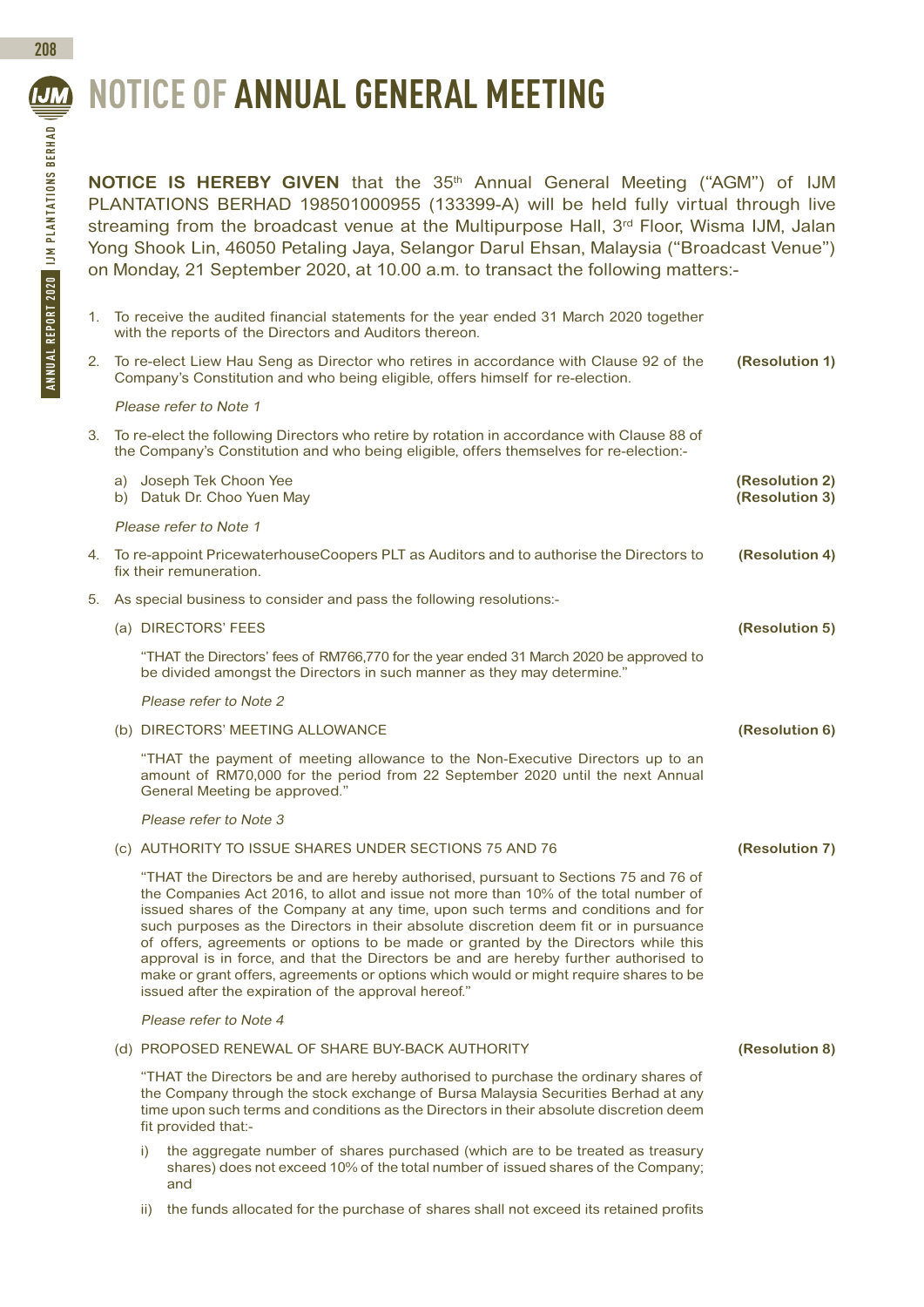AND THAT the Directors be and are hereby further authorised to deal with the treasury shares in their absolute discretion (which may be distributed as dividends, resold, transferred, cancelled and/or in any other manner as prescribed by the Companies Act 2016, and the relevant rules, regulations and/or requirements)

AND THAT such authority shall continue to be in force until:-

- (a) the conclusion of the next Annual General Meeting ("AGM");
- (b) the expiration of the period within which the next AGM is required by law to be held; or
- (c) revoked or varied in a general meeting;

whichever occurs first."

Please refer to Note 5

By Order of the Board

### **NG YOKE KIAN**

Company Secretary CCM PC No. 202008000554 MAICSA 7018150

Petaling Jaya 21 August 2020

#### **IMPORTANT NOTICE**

#### **A. VIRTUAL MEETING**

In view of the Covid-19 pandemic and as part of the Company's precautionary measures, the  $35<sup>th</sup>$  AGM of the Company will be held fully virtual through live streaming and online remote voting via the Remote Participation and Voting ("RPV") Facilities provided by Tricor Investor & Issuing House Services Sdn. Bhd. ("Tricor") which are available on its TIIH Online website at https://tiih.online. Please follow the procedures provided in the Administrative Guide for the 35<sup>th</sup> AGM in order to register, participate and vote remotely via the RPV Facilities.

The Broadcast Venue is strictly for the purpose of complying with Section 327(2) of the Companies Act 2016 which requires the Chairperson of the meeting to be present at the main venue of the meeting.

#### **No members or proxies shall be physically present at the Broadcast Venue on the day of the meeting.**

#### **B. APPOINTMENT OF PROXY AND ENTITLEMENT OF ATTENDANCE**

- (i) every member, including authorised nominee and exempt authorised nominee which holds securities for multiple beneficial owners in one (1) securities account (Omnibus Account), is entitled to appoint another person as his proxy and such proxy need not be a member;
- (ii) a member who appoints a proxy must duly execute the Form of Proxy, and if more than one (1) proxy is appointed, the number of shares to be represented by each proxy must be clearly indicated;
- (iii) a corporate member who appoints a proxy must execute the Form of Proxy under seal or the hand of its officer or attorney duly authorised;
- (iv) only members whose names appear in the Record of Depositors and/or Register of Members as at **11 September 2020** will be entitled to attend and vote at the meeting;